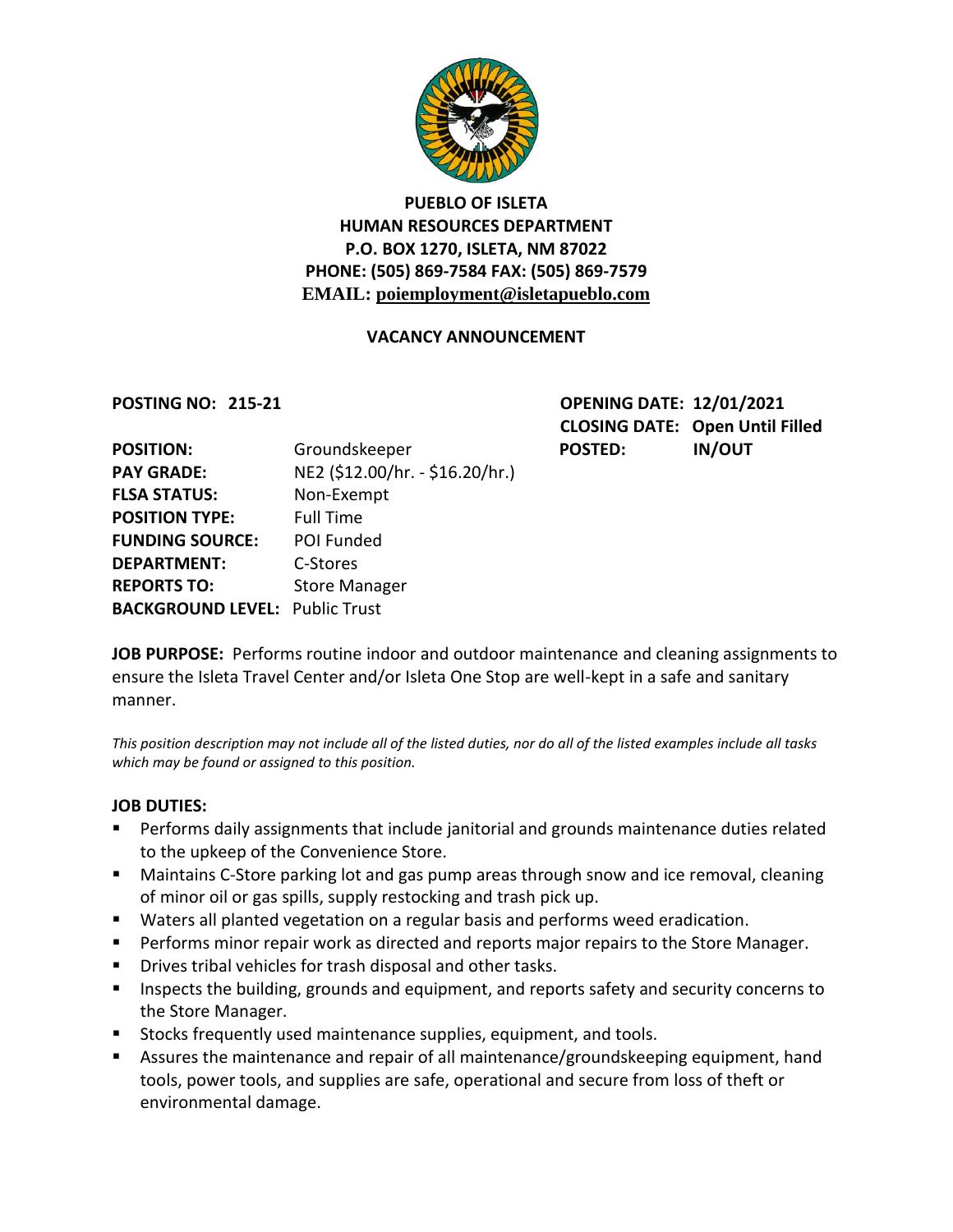- Typically operates a power wash to clean perimeter of fuel pumps and drives the company truck to empty trash or perform related perimeter cleanliness activities.
- Uses a variety of hand and power tools in a safe and efficient manner.
- Observes safety rules, and ensures and maintains a safe and clean environment.
- **Performs other duties as assigned.**

### **SUPERVISION RESPONSIBILITIES:** N/A

#### **MINIMUM QUALIFICATIONS/REQUIREMENTS:**

- High School Diploma/GED.
- Must be able to work a varying and flexible work schedule to include days, evenings, nights, weekends, and holidays.
- Must be able to take direction and feedback well and must possess strong organization and time management skills.
- Must be able to accurately and successfully perform several tasks and work well under moderate levels of stress.
- Must be able to work cooperatively and professionally with others employees in a team environment and independently.
- Valid New Mexico driver's license with ability to meet Pueblo of Isleta liability insurance requirements and maintain eligibility for insurance.
- **Must pass background check for position.**
- **Must be able to comply with the Pueblo of Isleta Drug Free Workplace policies.**

## **KNOWLEDGE, SKILL AND ABILITY REQUIREMENTS:**

- Knowledge of safe operation of tools, power tools and grounds keeping equipment.
- Knowledge of the methods and practices used in preventive maintenance and repair work.
- Knowledge of occupational hazards and applicable safety practices.
- Knowledge of grounds keeping, landscaping, maintenance, and repairs.
- Ability to communicate effectively in the English language, both verbally and in writing.
- Ability to establish and maintain professional relationships with individuals of varying social and cultural backgrounds and with co-workers at all levels.
- Ability to prepare and maintain work orders.
- Ability to prioritize and accomplish tasks within strict deadlines.
- Ability to respond to and remain calm in emergency or crisis situations.

## **PHYSICAL DEMANDS:**

- Stand and walk for up to 8 hours per day.
- Talk, hear, stoop, bend; kneeling, climbing; use hands to handle objects, equipment, controls and reach with arms and hands; carry equipment and supplies.
- **Position requires frequent lifting of 50 lbs.**

## **WORK ENVIRONMENT:**

- Work is performed in indoor and outside environment.
- Exposure to natural weather conditions and various dusts and mists may occur while performing outdoor duties.